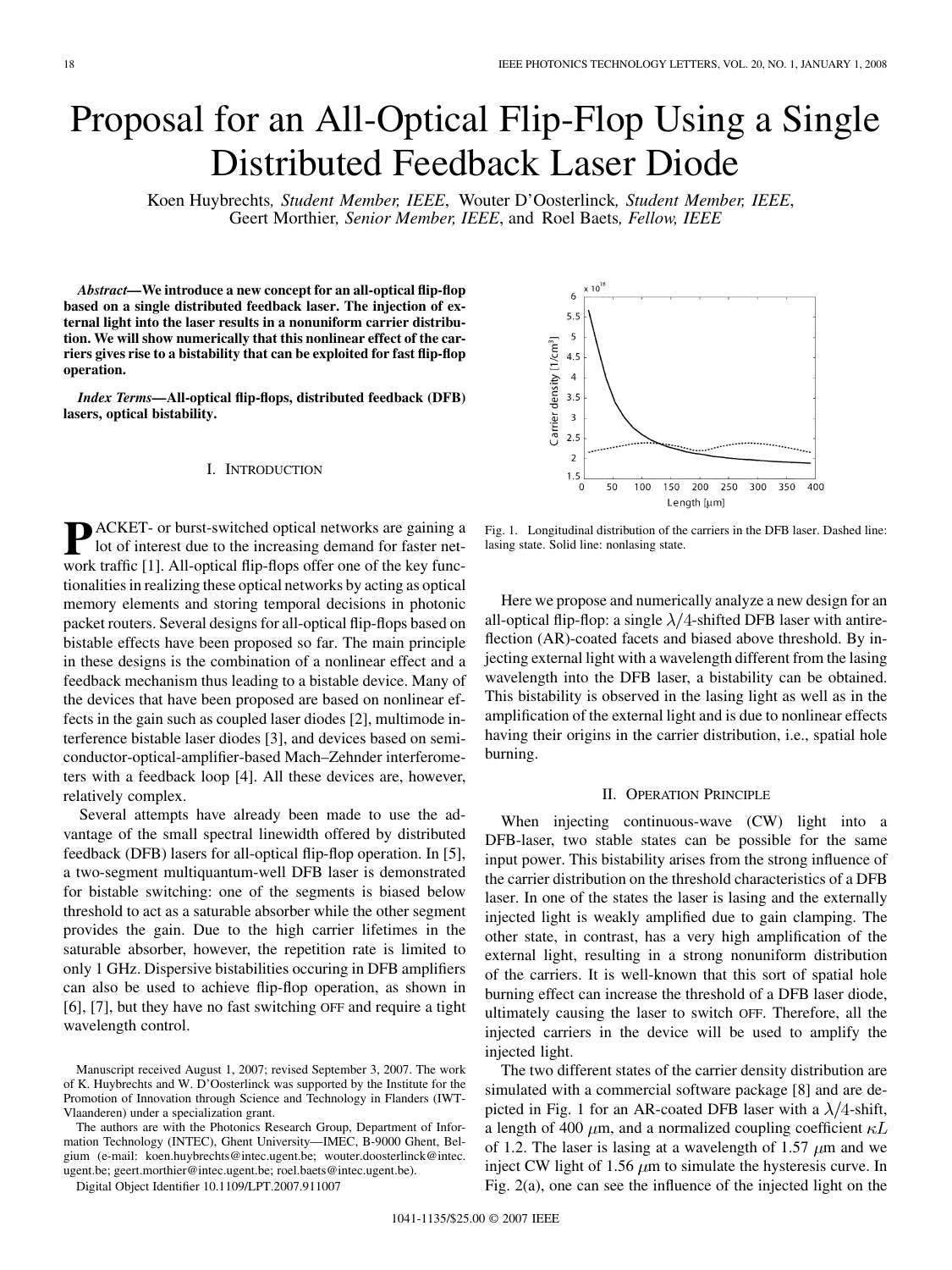

Fig. 2. Simulation results of the bistable behavior of a  $\lambda/4$ -shifted and AR-coated multiquantum-well DFB-laser with length 400  $\mu$  m,  $\kappa L1.2$ , and active layer thickness 40 nm. The laser is electrically pumped with  $I/I_{\text{th}} = 4$ and  $I_{\text{th}} = 42.5 \text{ mA}$ . (a) Laser output power as a function of the power of the injected light. (b) Amplification of the injected light.



Fig. 3. Schematic representation of the all-optical flip-flop.

lasing power, while in Fig. 2(b), the bistability of the amplification of the injected light is depicted. There are no strict limitations for the wavelength of the injected light, except for the fact that it should not be too close to the lasing wavelength (more than 1-nm difference) to avoid interaction with the DFB grating.

We can exploit this bistability for all-optical flip-flop operation (see Fig. 3). To make the device operative in the bistable regime, a bias CW light is injected in the DFB laser. Switching from the lasing state to the nonlasing state can be done by injecting a short but strong pulse at the same side of the device as the CW light. This will cause a nonuniform carrier distribution and thus increase the lasing threshold. The uniform carrier distribution can then be restored by injecting a light pulse at the other side of the device. This will reduce the laser threshold and allow the laser field to switch ON again.

#### III. STATIC BEHAVIOUR

The bistability curve depends on the parameters of the DFB laser. We have investigated the influence of the bias current, the



Fig. 4. Influence of the bias current on the hysteresis characteristics for a DFB laser of length 600  $\mu$ m,  $\kappa L = 1.8$ , and  $I_{\text{th}} = 26.5$  mA.



Fig. 5. Influence of the coupling coefficient on the hysteresis characteristics for a DFB laser of length 400  $\mu$ m and  $I_{\text{bias}} = 4I_{\text{th}}$ .

normalized coupling coefficient  $\kappa L$ , the length and the losses for AR-coated DFB lasers with a quarter wavelength shift. The AR coatings are necessary to achieve a sufficient nonuniformity of the carriers and the  $\lambda/4$ -shift is necessary to increase the influence of spatial hole burning in the laser. Changes in wavelength have almost no influence on the hysteresis characteristics as long as there is a significant difference between the wavelengths of the injected light and the lasing light.

- 1) *Influence of the bias current:* The influence of the bias current on the hysteresis curve is depicted in Fig. 4. The bistable domain becomes smaller when decreasing the bias current. The reason is that for low current the laser switches OFF sooner due to overall carrier depletion by the injected field.
- 2) *Influence of the normalized coupling coefficient:* As can be seen in Fig. 5, the hysteresis curve will narrow and shift for decreasing  $\kappa L$  values. This can be explained by the increase of the threshold gain for decreasing  $\kappa L$  value. This results in a higher amplification of the injected light and thus bistable behaviour for a lower injection power.
- 3) *Influence of the fixed internal loss:* The influence of the fixed internal loss (including the material and scattering losses) is studied in Fig. 6. We can observe that when the losses are higher, the laser will switch OFF at a slightly lower input power of the CW light for fixed values of  $I_{\rm bias}/I_{\rm th}$ .